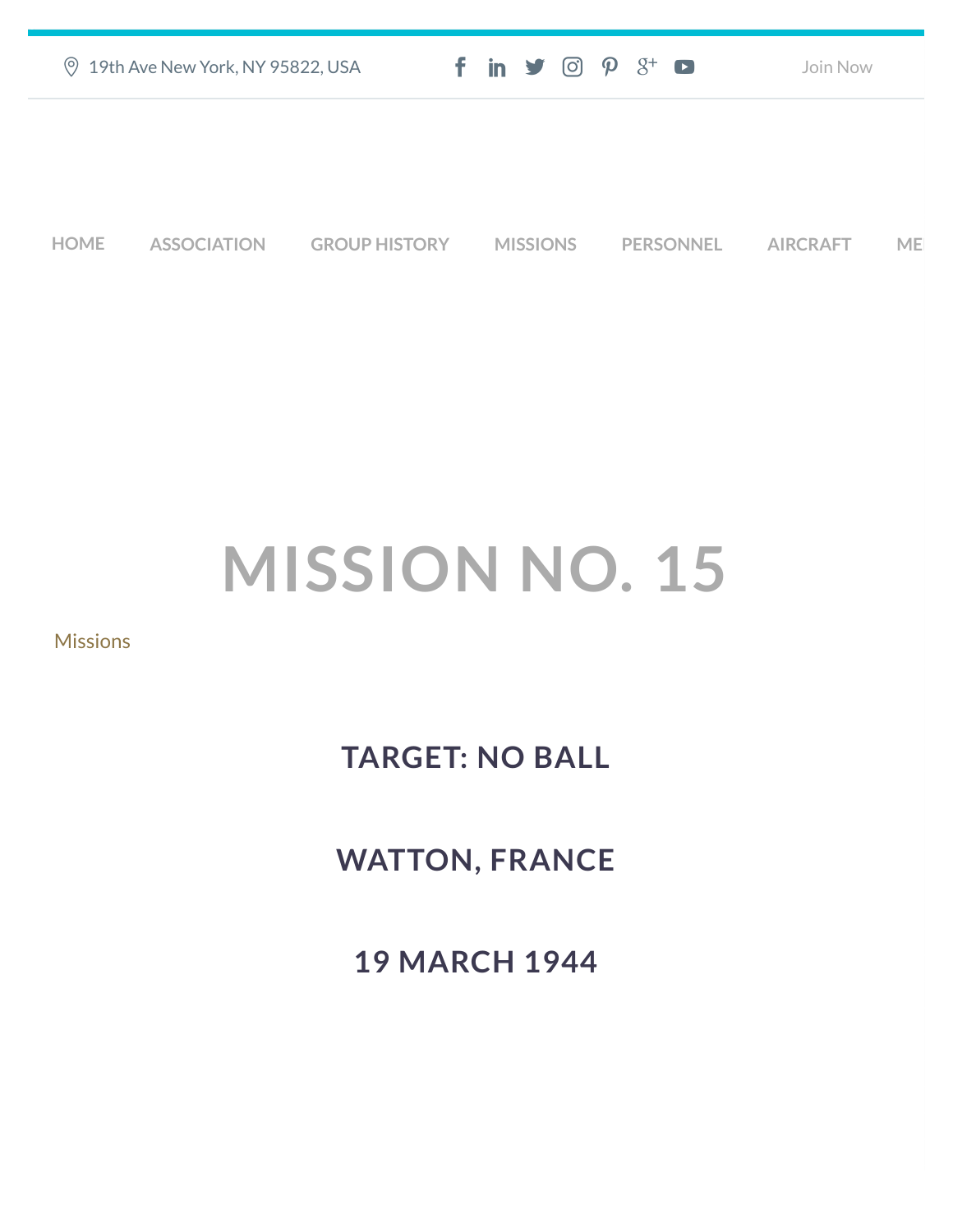

Twenty-four aircraft carried out a No Ball Mission toWatton, a large and important German antiinvasion fortification under construction twelve miles inland from Calais. This facilityWas considered to be one of the oldest and best developed, and possibly the most important structure of this type in the Pas-deCalais area. Major Hoffman was Air Commander and Lt. Bender was pilot.

There was no wing assembly. The Group flew west ofthe briefed course and all craft missed the target. Heavy antiaircraft fire was encountered and thirteen planes were damaged but only one seriously.This was a Sunday afternoon mission. The Group was not alerted until noon, did not take off until 1615, and returnedat 2000. It was a quiet day over the Continent. Only 193 bombers were dispatched to western France.

(Compiler 's Note: Though the site of an important anti invasion fortifi cation, the hamlet of Walton was not shown on1944 French maps and is the subject of various spellings in mission reports.)

#### MISSION NO. 15

March 19th 1944

| 748th Squadron |                   | 749th Squadron |          |                         | 750th Squadron |  |                      |  |
|----------------|-------------------|----------------|----------|-------------------------|----------------|--|----------------------|--|
| A/C # 662      |                   |                | A/C #531 |                         | A/C # 620      |  | A/C#                 |  |
| H.             | Adrian W. Seabock |                |          | <b>Edward M. Bender</b> |                |  | Charles R. Blackwell |  |